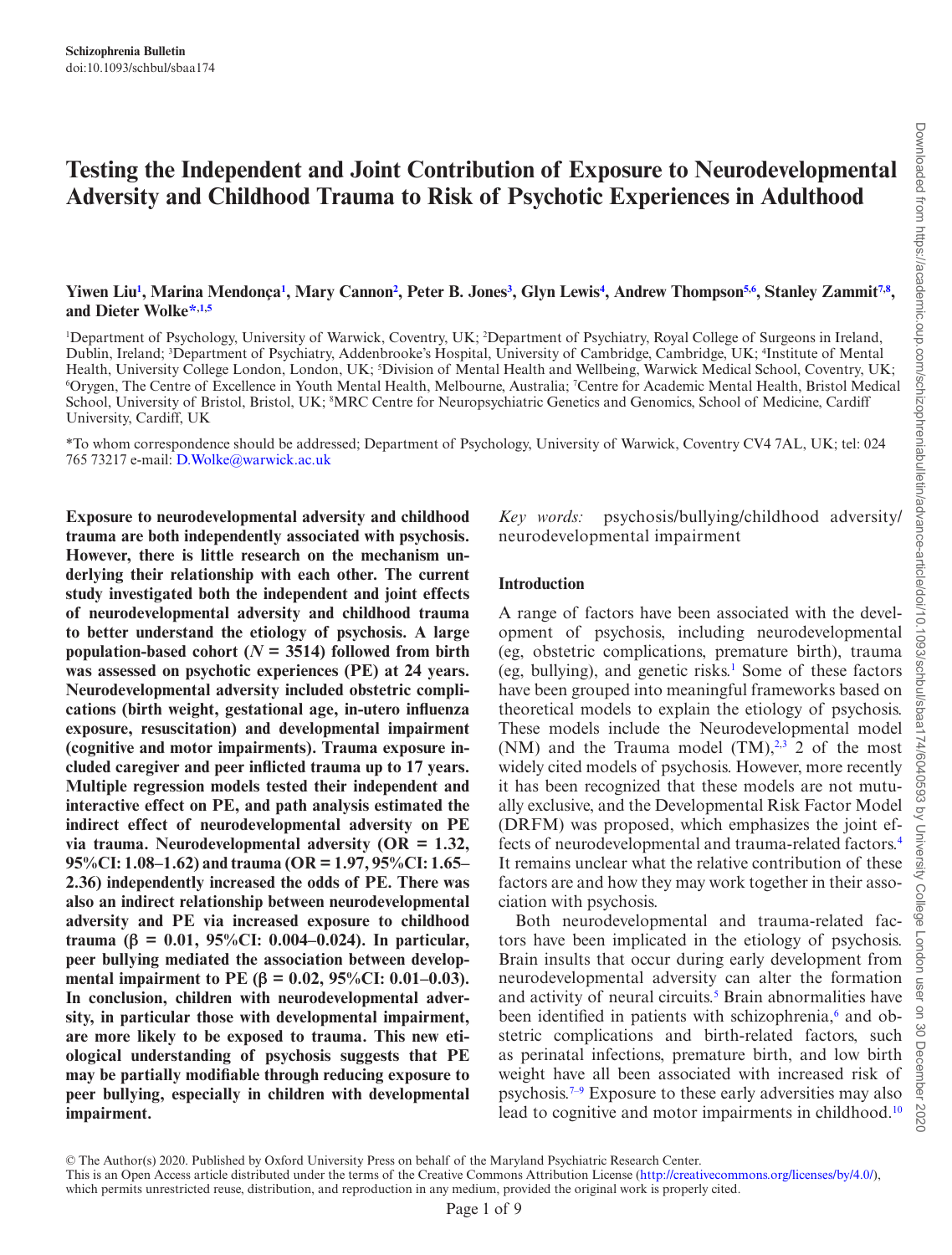These are often considered as neurological soft signs of psychosis and have been reported to precede the onset of psychosis[.11](#page-7-9)

Childhood trauma has also been consistently associated with psychosis.<sup>[12](#page-7-10)</sup> One putative mechanism is the theory of social defeat, where prolonged exposure to victimization may lead to hostile interpretations of social situations and the intention of others.[13](#page-7-11) Some recent meta-analyses have shown a 2 to 4 times increased risk of psychosis following exposure to any childhood trauma, whether from caregivers (eg, abuse) or peers (eg, bullying) $14,15$  $14,15$  There is also evidence of a cumulative effect, with greater risk associated with increased level/dose of exposure to trauma that persists even when adjusted for genetic risk.[16](#page-7-14)

More recently, authors have described how multiple risk factors could impact on a common biological pathway that could lead to psychosis[.4](#page-7-3)[,17](#page-8-0) As proposed by the DRFM, early neurodevelopmental adversity may increase children's likelihood of being exposed to trauma such as being bullied, $17,18$  $17,18$  which is associated with risk of psychosis. Bullies tend to pick on children with lower cognitive skills and poorer physical health, such as those born prematurely.<sup>19</sup> However, the model has 2 different interpretations: children with neurodevelopmental adversity may be more vulnerable to the effects of trauma (moderation effect), or they may simply be more frequently exposed to trauma (mediation effect). It could also be a combination of both, and there has been little research examining the mechanism between these risk factors. A previous study found that children at high risk of neurodevelopmental adversity were more frequently exposed to peer bullying, but were not more vulnerable to the effects, providing some evidence that there may be a mediated pathway from neurodevelopmental adversity to psychosis via trauma.[18](#page-8-1)

Other risk factors have also been associated with psy-chosis, including family adversity and genetic risk.<sup>[1](#page-7-0)</sup> Both common and rare genetic variants have been associated with higher risk of schizophrenia, $2<sup>0</sup>$  and there is some evidence that genetic risk is much greater in people who also had obstetric complications, suggesting that some risk factors act by increasing the likelihood of environmental risks in later life.<sup>21</sup> Family adversity can also be considered as a risk factor for neurodevelopmental adversity for the child, and maternal psychosocial stress has been associated with neurodevelopmental disorders such as attention deficit hyperactivity disorder.<sup>22</sup> It is therefore important to account for the role of these risk factors when investigating pathways from neurodevelopmental adversity and trauma to psychosis.

The aim of this prospective longitudinal study from pregnancy to 24 years was to examine the relative contribution of exposure to neurodevelopmental adversity and childhood trauma to the etiology of psychotic experiences (PE). PE are on the psychosis continuum, $^{23}$  $^{23}$  $^{23}$ and are more prevalent in the population compared

to psychotic disorders, which normally requires large sample size to investigate associations. Only one study to our knowledge has investigated this and found a mediated effect of neurodevelopmental adversity on PE via increased exposure to peer bullying.[18](#page-8-1) However, the small sample size in  $(N = 184-399)$  may have introduced sparse data bias. Preterm birth was also the only proxy for neurodevelopmental adversity; therefore, further research is necessary by using a larger population-based cohort to examine the mechanism underlying the pathway from neurodevelopmental adversity and trauma to PE. First, we examined the direct and independent effects of neurodevelopmental adversity and trauma on PE. Secondly, we investigated their joint effects and the indirect pathway from neurodevelopmental adversity to PE via trauma.

## **Methods**

### *Sample*

The ALSPAC cohort is a prospective population study of 14 062 children born to women who resided in the region of Avon, Southwest of UK with expected delivery dates between April 1, 1991 and December 31, 1992. The initial number of pregnancies enrolled is 14 541, combined with enrollment from later phases, the total sample consisted of 13 998 who were alive at 1 year of age. Detailed description of the sample has been reported previously.[24–](#page-8-7)[26](#page-8-8) The study website contains details of all the data that is available through a fully searchable data dictionary and variable search tool [\(http://www.bristol.ac.uk/alspac/re](http://www.bristol.ac.uk/alspac/researchers/our-data/)[searchers/our-data/](http://www.bristol.ac.uk/alspac/researchers/our-data/)). Further phases of recruitment occurred at up to 7, 18, and 24 years; however, only data from the core sample are used in this analysis. In total, 3514 participants completed assessment on PE at 24 years. Ethical approval for the study was obtained from the ALSPAC Ethics and Law Committee and the Local Research Ethics Committees. Informed consent for the use of data collected via questionnaires and clinics was obtained from participants following the recommendations of the ALSPAC Ethics and Law Committee at the time.

## *Measures*

*Psychotic Experiences.* PE was assessed at 24 years using the semi-structured Psychosis-Like Symptom Interview, which included 12 core questions eliciting key PEs: hallucinations (visual and auditory), delusions (spied on, persecution, thoughts read, reference, control, grandiosity, and other), and thought interference (broadcasting, in-sertion, and withdrawal).<sup>[27](#page-8-9),28</sup> Each question started with a structured stem question asking if the participant had ever had that experience. Participants answering "yes" or "maybe" were cross-questioned to establish whether the experience was psychotic. Coding of PE followed glossary definitions and rating rules for the SCAN (Schedules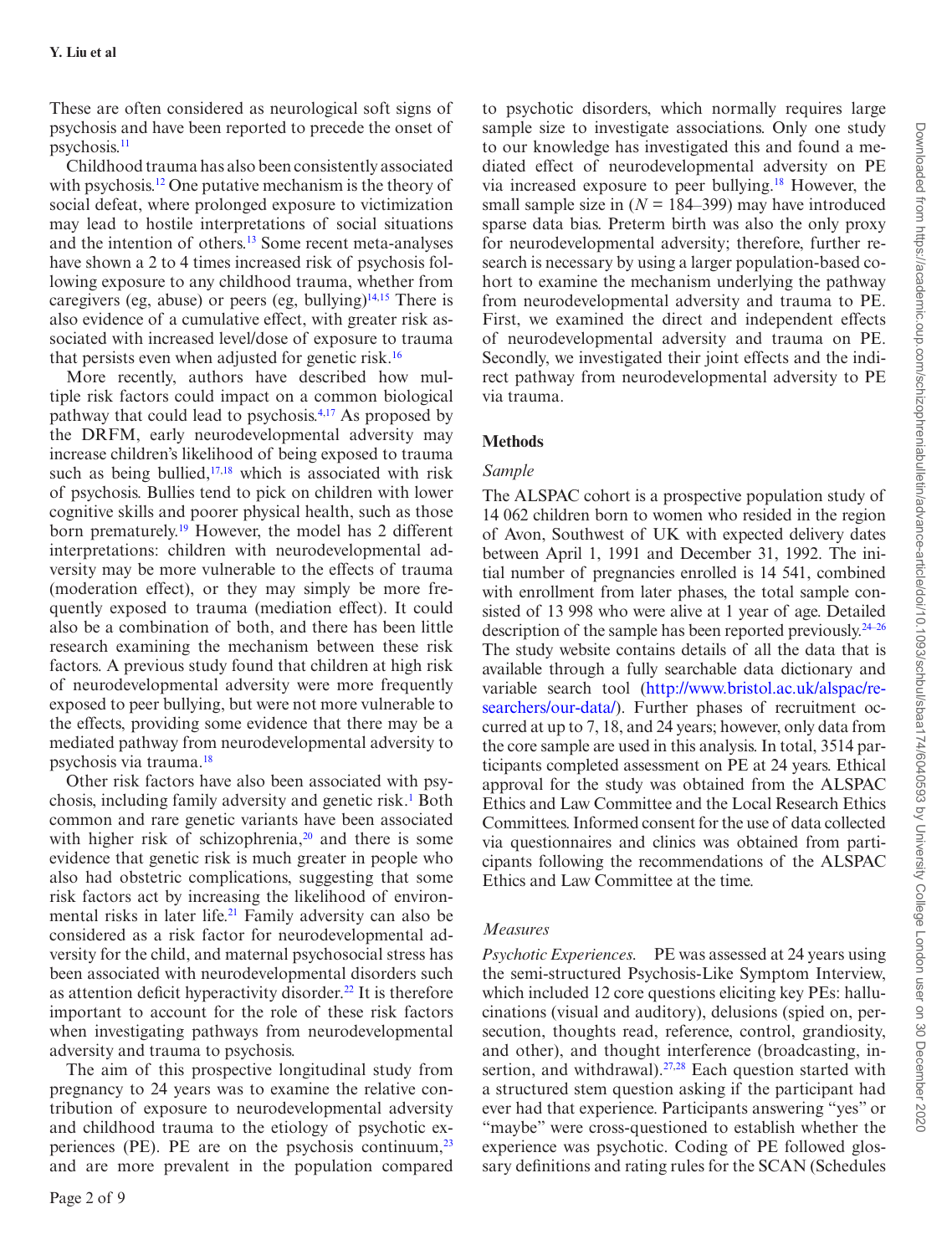for Clinical Assessment in Neuropsychiatry). Interviewers rated PEs as not present, suspected, or definitely present. Unclear responses were rated down and only marked as definite when an example met SCAN rating rules. Data was collected and managed using REDCap electronic data capture tools ([https://projectredcap.org/resources/](https://projectredcap.org/resources/citations/) [citations/\)](https://projectredcap.org/resources/citations/). Very good inter-rater and test-retest reliability  $(kappa = 0.81$  and 0.90, respectively) were found similar to previous PE assessments at 12 and 18 years. $27-29$  In this study, PE were dichotomized into none experienced vs any suspected or definite experience present in the past 6 months.

*Neurodevelopmental Adversity.* Neurodevelopmental adversity was derived from a combination of 6 variables, 4 indicating obstetric complications (birth weight, gestational age, influenza exposure during pregnancy, resuscitation at birth), and 2 indicating developmental impairment (IQ and motor impairments). Birth weight was coded as a categorical variable with those either below 2500 grams (low birth weight) or above (normal birth weight). Gestational age was also coded as a categorical variable with those either born below 37 weeks (preterm group) or above (term group). Influenza exposure at any point during pregnancy was obtained from self-reported questionnaires completed by mothers at 18 and 32 weeks of pregnancy and coded as either exposed or not exposed. Resuscitation at birth (via any method) was retrieved from computerized obstetric and neonatal records, coded as either received or not received.

IQ was assessed at age 8 using the short version of the Wechsler Intelligence Scale for Children 3rd UK edition (WISC-III<sup>[30](#page-8-12)</sup>). It was dichotomized so those who scored greater than 1 SD below the mean were classified as having cognitive impairment. Motor skills were also assessed at 8 years using the Movement Assessment Battery for Children (M-ABC<sup>31</sup>), which measured motor performance across 4 different tasks. A final score averaging performances across these tasks was computed for participants who completed all 4 tasks. Those who scored below 15th percentile of the sample were classified as having motor impairment.

Severity of exposure to any neurodevelopmental adversity (any of the 6 variables indicating obstetric complications or developmental impairments) was derived using the following categories: (1) no exposure, (2) 1 exposure, (3) 2 or more exposures. Further sensitivity analysis examined exposure to any indicators for obstetric complications  $(N = 4)$  separately from developmental impairment (*N* = 2); both were coded as either exposed or not exposed. *Trauma.* Trauma variables were derived from 121 questions about the frequency and severity of traumatic events up to 17 years of age and has been described previously in detail.[16](#page-7-14) All trauma measures up to 5 years were reported by parents, a mixture of parent and self-report were used from 5 to 11 years, and predominantly child report from 11 to 17 years. Briefly, 5 traumas were considered: physical abuse (physically hurt by caregivers), emotional abuse (saying hurtful things), sexual abuse (any adult or older child forcing or attempting to force participant into sexual activity), emotional neglect (how often caregivers take an interest in aspects of participants' lives)—all perpetrated by adults, and peer bullying (name-calling, blackmail, assault). Domestic violence was also assessed but not included as the focus is on directly experienced abuse rather than witnessing abuse.

Severity of exposure to trauma was derived using the following categories: (1) no exposure, (2) exposure to 1 trauma, (3) exposure to 2 or more trauma. Specific trauma exposure was also tested in a sensitivity analysis to investigate their independent and joint effect with neurodevelopmental exposure on PE.

*Confounding Variables.* We examined a range of potential confounders. Sex of participants (male or female) was recorded at birth; family history of schizophrenia was assessed via questionnaires sent to both mothers and their partners during pregnancy (or 4 mo post-delivery if mothers were enrolled after 30 wk gestation), and coded as present if either the mother or partner reported a diagnosis. Polygenic risk scores for schizophrenia and bipolar disorder were derived from genome-wide association study (GWAS) using SNPs associated with these out-comes in the discovery sample at p thresholds of 0.05.<sup>[32](#page-8-14)</sup> Family Adversity Index (short version) during pregnancy consisted of 15 items including maternal age, housing, and financial difficulties, education and marital status, maternal psychopathology, substance use, and crime.<sup>33</sup> It is a cumulative index developed in the ALSPAC based on Rutter's indicators of adversity.<sup>34</sup> Scores ranged from 0 to 15 and were categorized into (1) no adversity (score 0), (2) few adversities (score 1 to 2), and (3) many adversities (score 3 or more). Maternal smoking was assessed via questionnaires during pregnancy and coded as either never smoked or smoked any cigarettes, and maternal age was recorded at delivery.

## *Statistical Analysis*

*Primary Analysis.* Analyses were conducted using R version 3.6.3. The independent and direct effects of neurodevelopmental adversity and trauma on PE were assessed in multiple logistic regression models, controlling for all confounders and the addition of a multiplicative interaction term. Both variables were coded as an ordered variable with 3 levels (no exposure, 1 exposure, 2 or more exposures) with linear terms. Path analysis was used to examine the indirect effect of neurodevelopmental adversity on PE via increased exposure to trauma, adjusting for the same confounders as above. The "lavaan" package was used in R and the package "semTools" was used to handle missing data using multiple imputation.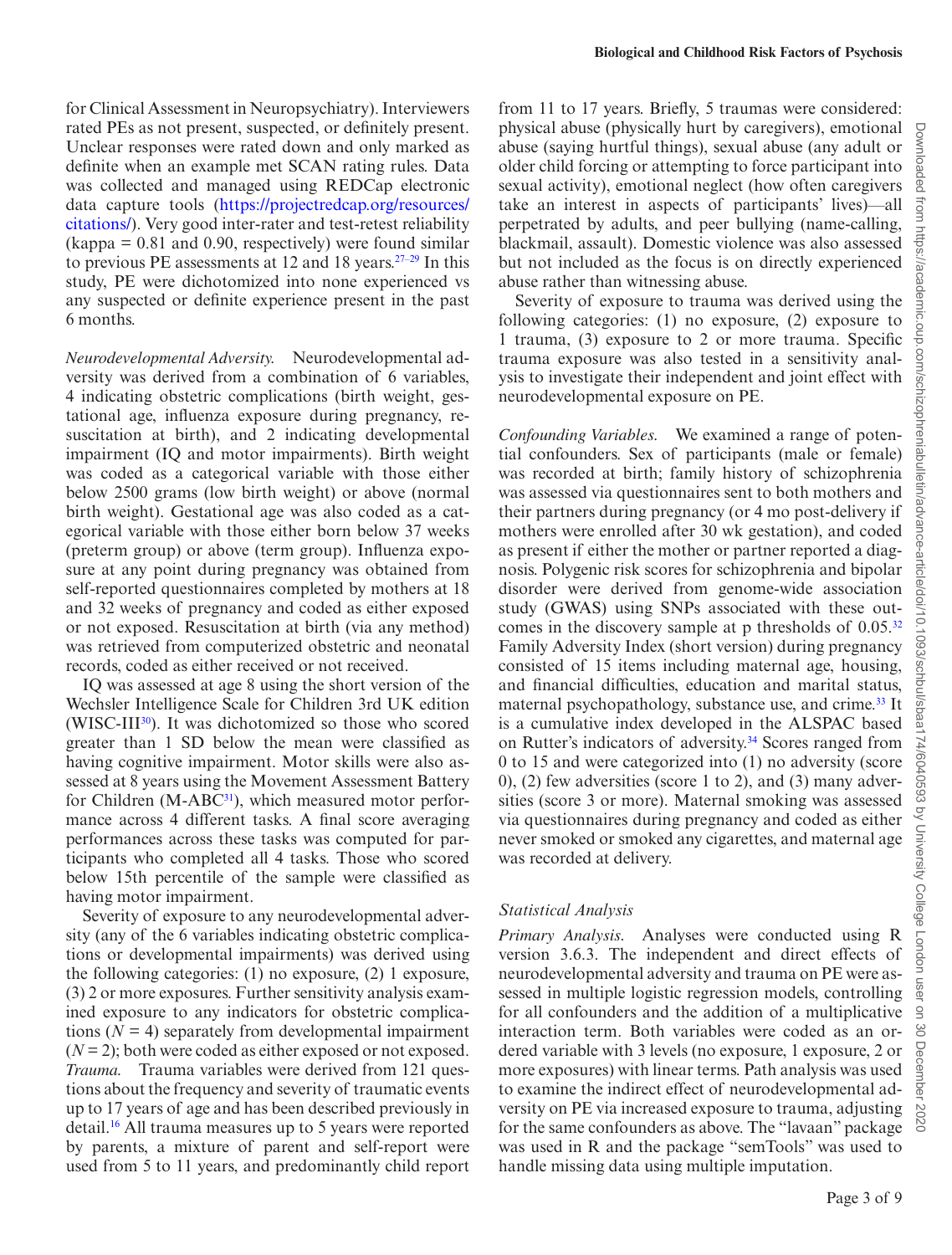# *Sensitivity Analysis*

A sensitivity analysis was carried out to first investigate obstetric complications separately from developmental impairment; path analysis was used to estimate their indirect effects on PE via any trauma exposure. In a further step, possible indirect pathways from obstetric complications and developmental impairment via each type of trauma (physical abuse, emotional abuse, sexual abuse, emotional neglect, bullying) were also modeled using path analysis. The same packages "lavaan" and "semTools" were used.

# *Missing Data*

The amount of missing data in predictors and confounders ranged from 0.2% to 26.9%. We used multiple imputations by chained equations with 40 iterations in R, this was used for both multiple logistic regression models ("mice" library) as well as for path analysis ("semTools" library). Data were imputed for all exposure and confounding variables but not for outcome measure of PE (total  $N = 3514$ ). Complete case-analyses are shown in [supplementary materials](http://academic.oup.com/schizophreniabulletin/article-lookup/doi/10.1093/schbul/sbaa174#supplementary-data).

# **Results**

# *Sample Characteristics*

Descriptive statistics for the sample are shown in [table 1](#page-3-0). There were more females (62.2%) than males. Around half (54%) had no exposure to neurodevelopmental adversity, 13.5% had 2 or more exposures to neurodevelopmental adversity, and 23.2% were exposed to 2 or more trauma types up to 17 years. The most frequently reported traumas were bullying (29.2%), physical abuse (20.9%), and emotional abuse (20.5%). The prevalence of PE at 24 years was 12.6%.

# *Primary Analysis*

*Direct and Moderated Effect.* Pooled results from logistic regression model after multiple imputation are shown in [table 2.](#page-4-0) Both exposure to neurodevelopmental adversity and trauma were associated with increased risk of PE in adulthood, even after adjusting for each other and other confounders. Increased exposure to trauma was associated with the largest risk (1.97 odds) of experiencing PE at 24 years. We did not find evidence for an interaction

|                                                               |                               | $\boldsymbol{n}$ | $\frac{0}{0}$ |
|---------------------------------------------------------------|-------------------------------|------------------|---------------|
| Exposure to any neurodevelopmental adversity ( $N = 3514$ )   | 1 exposure                    | 1143             | 32.5          |
|                                                               | 2 or more exposures           | 475              | 13.5          |
| <b>Obstetric complications</b>                                | <i>Exposed</i>                | 1173             | 33.4          |
| Birth weight $(N = 3470)$                                     | $\leq$ 2500 g                 | 117              | 3.4           |
| Gestational age ( $N = 3514$ )                                | $<37$ wk                      | 139              | 4.0           |
| Influenza exposure during pregnancy ( $N = 3409$ )            | Exposed                       | 566              | 16.6          |
| <i>Resuscitation</i> ( $N = 2139$ <sup>a</sup> ) <sup>a</sup> | Resuscitated                  | 622              | 29.1          |
| Developmental impairment                                      | <i>Exposed</i>                | 708              | 22.5          |
| $IQ (N = 2917)$                                               | $\leq$ SD                     | 479              | 16.4          |
| Motor skills $(N = 2571)$                                     | $<$ 15th percentile           | 315              | 12.3          |
| Any trauma exposure $(N = 3507)$                              | 1 trauma                      | 1067             | 30.4          |
|                                                               | 2 or more trauma              | 814              | 23.2          |
| Physical abuse $(N = 3504)$                                   | <i>Exposed</i>                | 731              | 20.9          |
| <i>Emotional abuse</i> $(N = 3504)$                           | <i>Exposed</i>                | 718              | 20.5          |
| Sexual abuse $(N = 3469)$                                     | <i>Exposed</i>                | 354              | 10.2          |
| Bullying ( $N = 3427$ )                                       | <i>Exposed</i>                | 999              | 29.2          |
| <i>Emotional neglect</i> $(N = 3386)$                         | Exposed                       | 229              | 6.8           |
| Psychotic experiences $(N = 3514)$                            | Any suspected/definite        | 443              | 12.6          |
| <b>Confounders</b>                                            |                               |                  |               |
| Sex ( $N = 3514$ )                                            | Female                        | 2187             | 62.2          |
| Family Adversity Index ( $N = 3478$ )                         | $1 - 2$                       | 1355             | 39.0          |
|                                                               | More than 3                   | 271              | 7.8           |
| Maternal smoking during pregnancy ( $N = 3232$ )              | <b>Yes</b>                    | 388              | 12.0          |
| Family history of schizophrenia ( $N = 2617$ )                | Yes (either mother or father) | 11               | 0.4           |
|                                                               |                               | Mean             | <b>SD</b>     |
| Maternal age at birth $(N = 3514)$                            |                               | 29.45            | 4.58          |
| Standardized genetic risk score (schizophrenia; $N = 2567$ )  |                               | $-0.08$          | 1.01          |
| Standardized genetic risk score (bipolar; $N = 2631$ )        |                               | 0.02             | 0.99          |

*Note:* <sup>a</sup>Resuscitation includes any resuscitation methods used: bag & mask/oxygen, cardiac massage, facial oxygen, intubation, intermittent positive-pressure ventilation with intubation, mouth to mouth & nose, ventilation not otherwise specified, and any other methods.

<span id="page-3-0"></span>**Table 1.** Sample Characteristics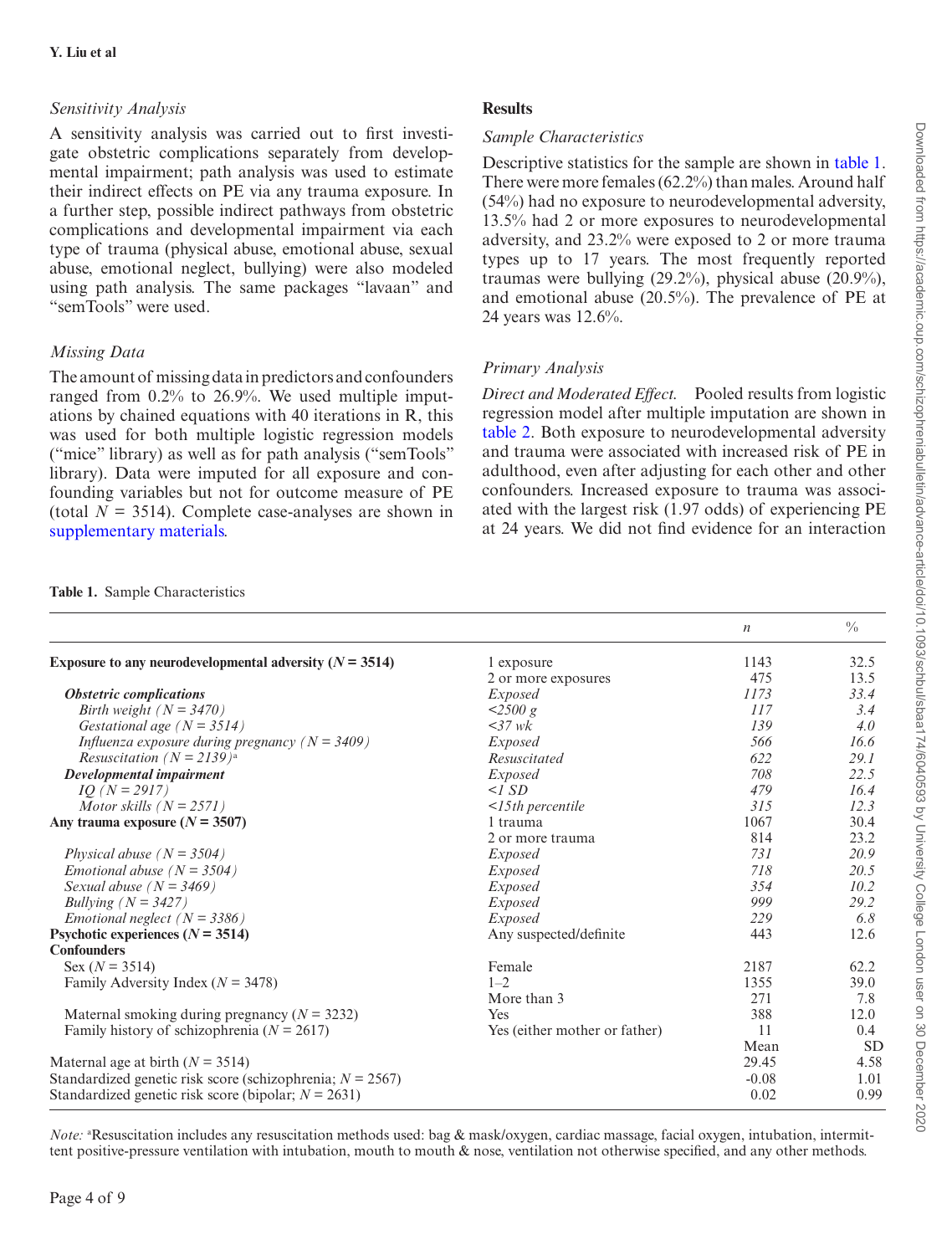<span id="page-4-0"></span>**Table 2.** Logistic Regression Models Showing the Effects of Neurodevelopmental Adversity and Trauma on PE (*N* = 3514)

|                                                                                                           | Suspected or Definite PE |                                                            |                                            |                                          |                                                            |                                             |                      |                                                 |                         |
|-----------------------------------------------------------------------------------------------------------|--------------------------|------------------------------------------------------------|--------------------------------------------|------------------------------------------|------------------------------------------------------------|---------------------------------------------|----------------------|-------------------------------------------------|-------------------------|
|                                                                                                           | Unadjusted               |                                                            | Adjusted <sup>a</sup>                      |                                          | Adjusted With Interaction <sup>b</sup>                     |                                             |                      |                                                 |                         |
|                                                                                                           | OR                       | $95\%$ CI                                                  | <i>P</i> -value                            | <b>OR</b>                                | $95\%$ CI                                                  | <i>P</i> -value                             | <b>OR</b>            | $95\%$ CI                                       | P-value                 |
| Any neurodevelopmental adversity<br>Any trauma<br>Any neurodevelopmental adversity $\times$<br>any trauma | 1.41<br>2.07<br>٠        | $1.16 - 1.72$<br>$1.74 - 2.47$<br>$\overline{\phantom{0}}$ | .001<br>< .001<br>$\overline{\phantom{0}}$ | 1.32<br>1.97<br>$\overline{\phantom{a}}$ | $1.08 - 1.62$<br>$1.65 - 2.36$<br>$\overline{\phantom{a}}$ | .006<br>$-.001$<br>$\overline{\phantom{a}}$ | 1.32<br>2.02<br>1.11 | $1.08 - 1.62$<br>$1.66 - 2.46$<br>$0.79 - 1.57$ | .008<br>$-.001$<br>.544 |

*Note:* "Adjusted for each other as well as confounders: sex, maternal age, maternal smoking, genetic risk score for schizophrenia and bipolar, family history of schizophrenia, and family adversity. Significant confounder: maternal smoking. b Adjusted for each other as well as confounders, with interaction term added.

<span id="page-4-1"></span>**Table 3.** Standardized Path Estimates Showing the Direct and Indirect Paths From Neurodevelopmental Adversity to PE Via Trauma (*N* = 3514)

|                                                                         | Standardized<br>Estimates | $95\%$ CI       | P-value     |
|-------------------------------------------------------------------------|---------------------------|-----------------|-------------|
| PE at 24 $v \sim$                                                       |                           |                 |             |
| Neurodevelopmental<br>adversity                                         | 0.065                     | $0.009 - 0.121$ | .022        |
| Trauma                                                                  | 0.228                     | $0.167 - 0.290$ | $\leq 0.01$ |
| Trauma (up to 17 y) $\sim$<br>Neurodevelopmental<br>adversity           | 0.061                     | $0.020 - 0.102$ | .003        |
| Indirect effect<br>Neurodevelopmental<br>adversity $\rightarrow$ Trauma | 0.014                     | $0.004 - 0.024$ | .007        |
| $\rightarrow$ PE<br>Total effect                                        | 0.079                     | $0.023 - 0.136$ | .006        |

Note: <sup>a</sup>All paths adjusted for confounders: sex, maternal age, maternal smoking, genetic risk score for schizophrenia and bipolar, family history of schizophrenia, and family adversity. Significant confounders on PE at 24 y: maternal smoking; significant confounders on trauma up to 17 y: maternal smoking, FAI, and genetic risk score for schizophrenia.

between exposure to neurodevelopmental adversity and trauma in association with PE [\(table 2](#page-4-0)).

*Indirect Effect.* Path analysis found a significant indirect effect of neurodevelopmental adversity on PE via increased exposure to trauma, where trauma mediated the association between neurodevelopmental adversity and PE at 24 years ([table 3](#page-4-1), [figure 1\)](#page-5-0). This indirect effect mediated 17.3% of the total effect of neurodevelopmental adversity on PE.

## *Sensitivity Analysis*

When examining specific neurodevelopmental adversity, only developmental impairment, not obstetric complications, predicted PE at 24 years, both directly and indirectly via increased exposure to trauma [\(supplementary table](http://academic.oup.com/schizophreniabulletin/article-lookup/doi/10.1093/schbul/sbaa174#supplementary-data) [S1](http://academic.oup.com/schizophreniabulletin/article-lookup/doi/10.1093/schbul/sbaa174#supplementary-data)). When specific trauma was examined and adjusted for each other, only peer bullying mediated the relationship between developmental impairment and PE (13.9% of the total effect mediated). Sexual abuse and emotional abuse both had direct effects on PE, but no indirect pathways were found ([supplementary table S2](http://academic.oup.com/schizophreniabulletin/article-lookup/doi/10.1093/schbul/sbaa174#supplementary-data), [figure 2\)](#page-5-1).

# *Complete Case Analyses*

Both neurodevelopmental adversity and trauma were associated with increased risk of PE; however, there was weaker evidence for an indirect pathway. When specific trauma was examined, an indirect pathway was found from developmental impairment to PE via peer bullying, consistent with results after imputation [\(supplementary](http://academic.oup.com/schizophreniabulletin/article-lookup/doi/10.1093/schbul/sbaa174#supplementary-data) [materials\)](http://academic.oup.com/schizophreniabulletin/article-lookup/doi/10.1093/schbul/sbaa174#supplementary-data).

## **Discussion**

The current study examined the independent and joint effects of exposure to neurodevelopmental adversity and childhood trauma to risk of PE in adulthood. Both were independently associated with PE after adjusting for confounders, with trauma having a larger effect on PE than neurodevelopmental adversity. Children exposed to neurodevelopmental adversity were also more likely to experience trauma, which partly mediated the relationship between neurodevelopmental adversity and PE. Under a multiplicative model of risks, those with exposures to both neurodevelopmental adversity and trauma were not more vulnerable to risk of PE. Rather, those with neurodevelopmental adversity experienced trauma more often, which subsequently increased risk of PE in adulthood. Further sensitivity analysis found that it was peer bullying that mediated the relationship between developmental impairment and PE. No indirect pathways were found from obstetric complications or via caregiver-inflicted trauma.

Consistent with previous research, we have shown that exposure to any neurodevelopmental adversity was asso-ciated with increased risk of PE in adulthood.<sup>7,[8](#page-7-15)</sup> These early neurodevelopmental factors may result in disruption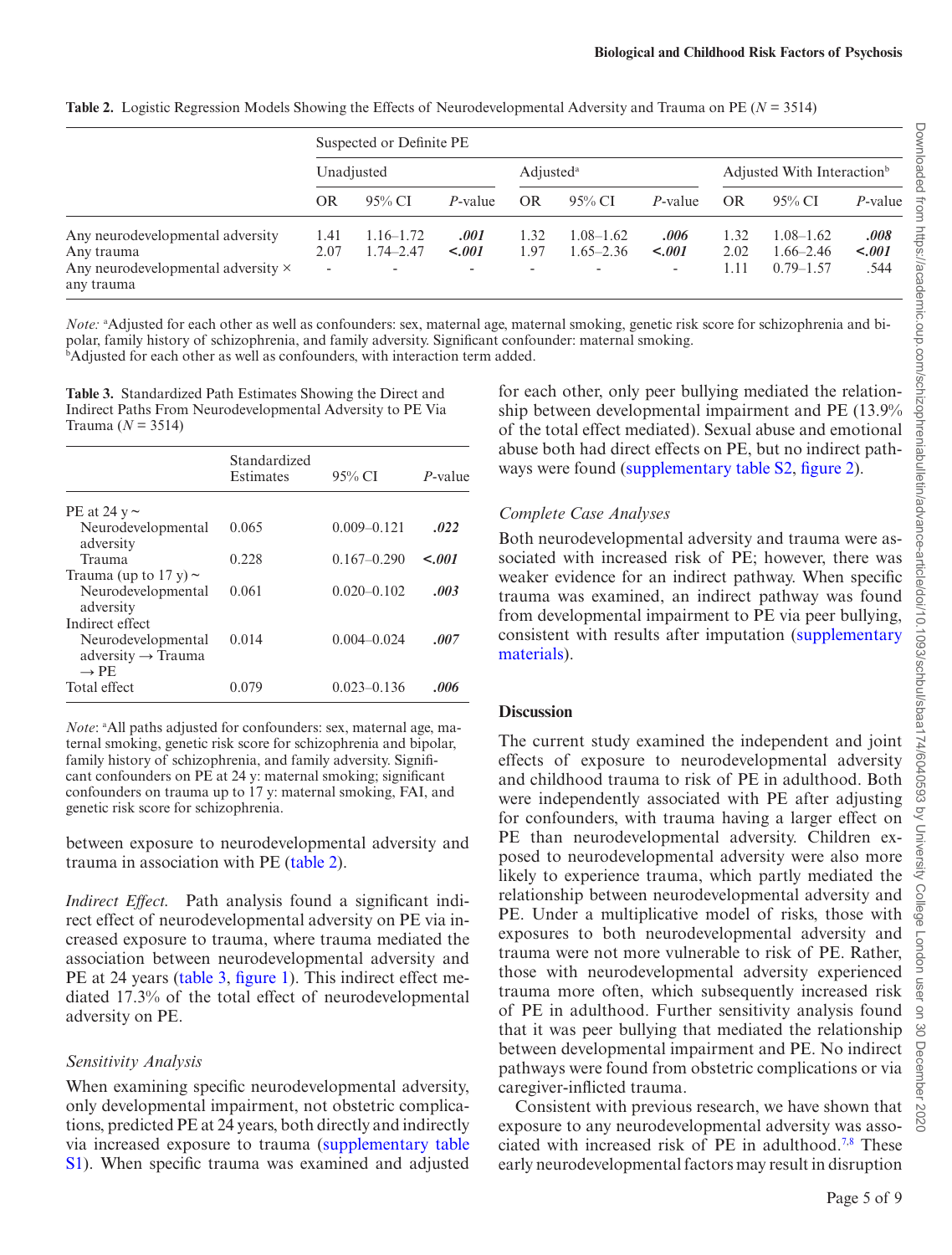

**Fig. 1.** Indirect effect of neurodevelopmental adversity on PE via increased exposure to trauma.

<span id="page-5-0"></span>

**Fig. 2.** Direct and indirect pathways from developmental impairment and trauma to PE.

to the formation of neural networks, as well as altered inflammatory responses that have been found in people with schizophrenia.<sup>35</sup> Furthermore, they may manifest in childhood as cognitive and motor impairments, which have been found to precede the onset of psychosis.<sup>[11](#page-7-9)</sup> However, in a sensitivity analysis, only developmental impairment increased risk of PE when adjusted for all confounders, suggesting that those born with obstetric complications but not developmentally impaired were not at increased risk of PE. Although caution should be used when interpreting the lack of findings for obstetric complications, as maternal influenza exposure was selfreported, while birth weight and gestational age have received mixed findings in the literature with small effect sizes reported.<sup>[9](#page-7-7)</sup>

The association between childhood trauma and PE is also consistent with previous research.<sup>[15](#page-7-13),16</sup> Further investigation found that evidence of association with PE was strongest for emotional abuse, sexual abuse, and peer bullying when adjusted for all other trauma types. Emotional and sexual abuse have been frequently reported in the literature as risk factors for psychotic symptoms and disorders.<sup>36</sup> No association was found for physical abuse after controlling for all other trauma types and confounders; similar findings have been reported previously[.36](#page-8-18),[37](#page-8-19) Emotional neglect showed no direct effect on PE over and above other indicators of trauma, consistent

<span id="page-5-1"></span>with the literature that neglect may be a risk factor for general psychopathology rather than psychosis.<sup>[36](#page-8-18),[38](#page-8-20)</sup>

The association between peer bullying and PE also rep-licate findings from previous research.<sup>[14,](#page-7-12)18</sup> Bullying can lead to feelings of social defeat as well as negative evaluations of the self and others, which can increase hostile interpretations of ambiguous events.<sup>13</sup> Furthermore, only peer bullying mediated the association between developmental impairment and PE. Bullying can be seen as a strategic way of asserting social dominance, and bullies tend to pick on those who are seen as vulnerable such as those with poorer cognitive and motor abilities,<sup>19</sup> which may explain why those with developmental impairment were more likely to be bullied. This shows the importance of assessing bullying—an area often neglected in assessment of childhood trauma—especially among high-risk groups such as those with developmental impairment.

When testing the mechanism underlying the pathway from neurodevelopmental adversity and childhood trauma to PE, we found an indirect pathway from neurodevelopmental adversity to PE via increased exposure to childhood trauma. Further investigation revealed that the indirect pathway was from developmental impairment via peer rather than caregiver inflicted trauma, suggesting bullies may be more reactive in picking up behavioral impairments resulting from neurodevelopmental adversity. These findings are consistent with a previous study which showed that those born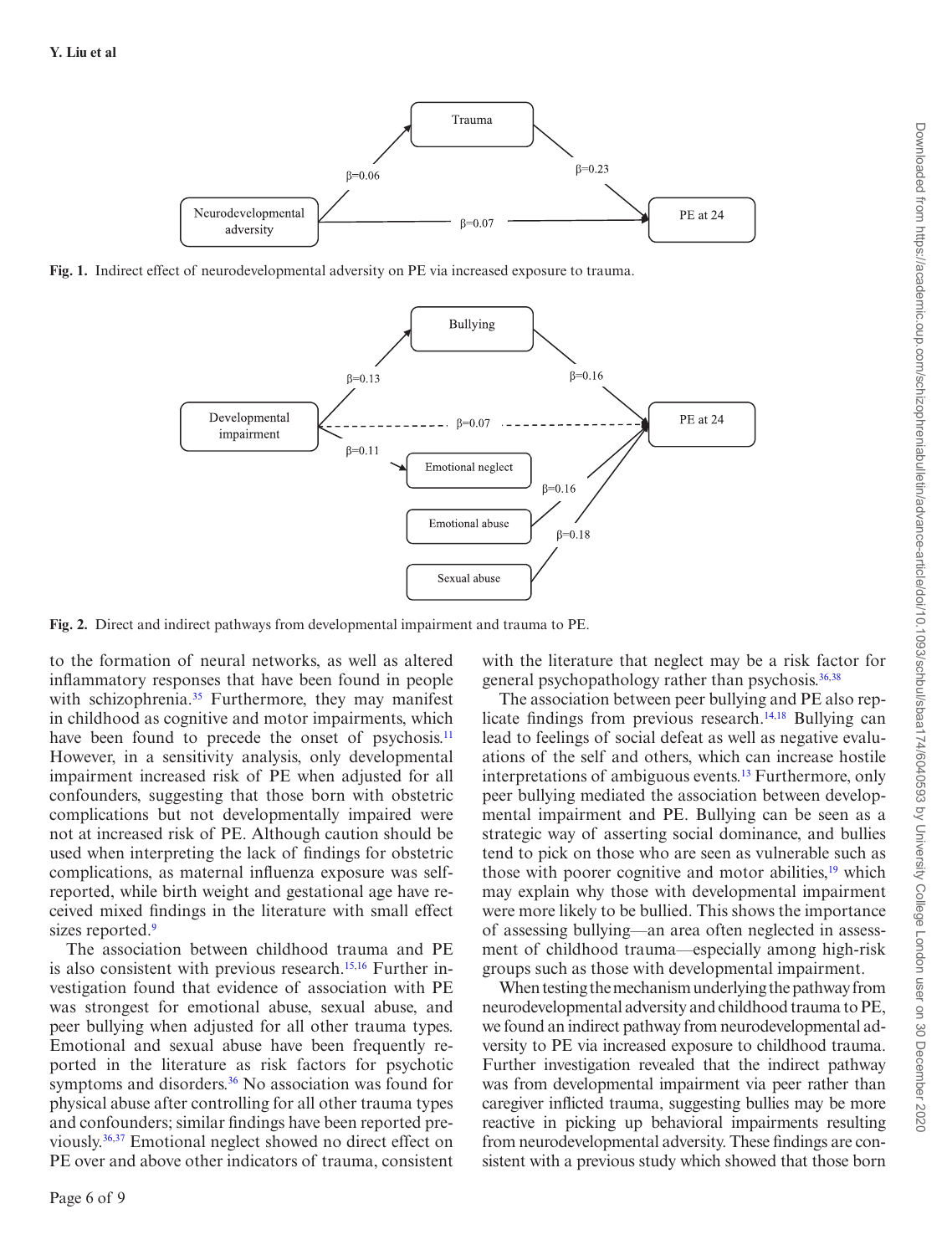preterm or with low birth weight—as a proxy measure of neurodevelopmental adversity—were more often exposed to peer bullying, which was associated with risk of PE in adulthood[.18](#page-8-1) It suggests a cascade model of psychopathology where early developmental risk may lead to further adversity along the developmental pathway, cumulating in psychopathology.

### *Strengths and Limitations*

The current study tested the relative contribution of 2 main risk factors of psychosis and included comprehensive measures of neurodevelopmental adversity and childhood trauma to allow for rigorous testing of the relationship between them. The inclusion of a sensitivity analysis also allowed for detailed investigation on the specificity of the association between neurodevelopmental adversity and trauma on PE. Secondly, this study used a large, population-based birth cohort with 24 years of follow-up, with the inclusion of a number of important confounders, including genetic risks. This allowed the demonstration of a temporal relationship between neurodevelopmental adversity, trauma and PE by using prospectively measured variables, consistent with findings from previous prospective studies.[16](#page-7-14)

There are also limitations; first, loss to follow-up is inevitable over a 24-year period, and the percentage of missing data in predictor and confounding variables ranged from 0.2% to 26.9%. However, previous research simulating the effects of selective dropout in longitudinal studies found that it may not reduce the validity of predicting outcomes,<sup>39</sup> and multiple imputation was also used to reduce bias. Results from complete case analysis showed weaker evidence for an indirect effect from neurodevelopmental adversity to PE via any trauma. This could be due to a lack of statistical power as some covariates had large proportion of missing data, leading to a largely reduced sample size in the adjusted analysis. Despite this, an indirect effect was still found from developmental impairment to PE via peer bullying both before and after imputation, offering strong support for the role of peer bullying even in a much smaller sample size. Second, we tested for the moderated and mediated effects of neurodevelopmental adversity and trauma in 2 separate models, thus caution is needed when interpreting the lack of interaction found between these factors. Third, exposure to specific trauma types were coded as binary mediators, and misclassification of the dichotomous mediators may lead to downward bias and underestimation of the indirect effect.<sup>40</sup> This may lead to some estimation errors, especially in terms of the proportion mediated by the mediator.

#### **Conclusion**

When testing the relative contribution of exposure to neurodevelopmental adversity and childhood trauma to PE, we found that both were independently associated with PE, even after adjusting for socio-demographic and genetic risks. We further found that children exposed to neurodevelopmental adversity were more frequently exposed to trauma, which mediated the relationship between neurodevelopmental adversity and PE. In particular, this mediated pathway was found from developmental impairment and via peer bullying. Regardless of neurodevelopmental adversity, the risk of PE is partially modifiable through reducing childhood trauma. Furthermore, identifying children with developmental impairment may serve as early warning signs for increasing difficulties ahead, $41$  such as being more frequently bullied by peers and subsequently experiencing PE. Interventions should be focused on assessing and reducing bullying in the general population, with a special focus on children at high-risk such as those with developmental impairment.

### **Supplementary Material**

Supplementary material is available at *Schizophrenia Bulletin* online.

### **Funding**

Data analysis and manuscript writing was funded by a PhD studentship at University of Warwick. Prof. Zammit is supported by NIHR Biomedical Research Centre at University Hospitals Bristol NHS Foundation Trust and University of Bristol. Prof. Jones was supported by the NIHR Applied Research Collaboration East of England, and declare personal fees from Member Scientific Advisory Board (Janssen and Ricordati) outside the submitted work. Prof. Cannon is supported by a European Research Council Consolidator Award (724809, iHEAR), and Prof. Wolke by European Unions Horizon 2020 research and innovation program (RECAP-preterm) under grant agreement: 733280 and the NORFACE Network Dial program (PREMLIFE; grant 462-16-040). Collection of PE data was supported by Medical Research Council grant MR/M006727/1; Medical Research Council and Wellcome Trust (Grant ref: 217065/Z/19/Z) and the University of Bristol provide core support for ALSPAC. GWAS data was generated by Sample Logistics and Genotyping Facilities at Wellcome Sanger Institute and LabCorp using support from 23andMe. A comprehensive list of grants is available at [http://www.bristol.ac.uk/](http://www.bristol.ac.uk/alspac/external/documents/grant-acknowledgements.pdf) [alspac/external/documents/grant-acknowledgements.pdf](http://www.bristol.ac.uk/alspac/external/documents/grant-acknowledgements.pdf).

### **Acknowledgments**

We are extremely grateful to all the families who took part in this study, the midwives for their help in recruiting them, and the whole ALSPAC team, which includes interviewers, computer and laboratory technicians, clerical workers,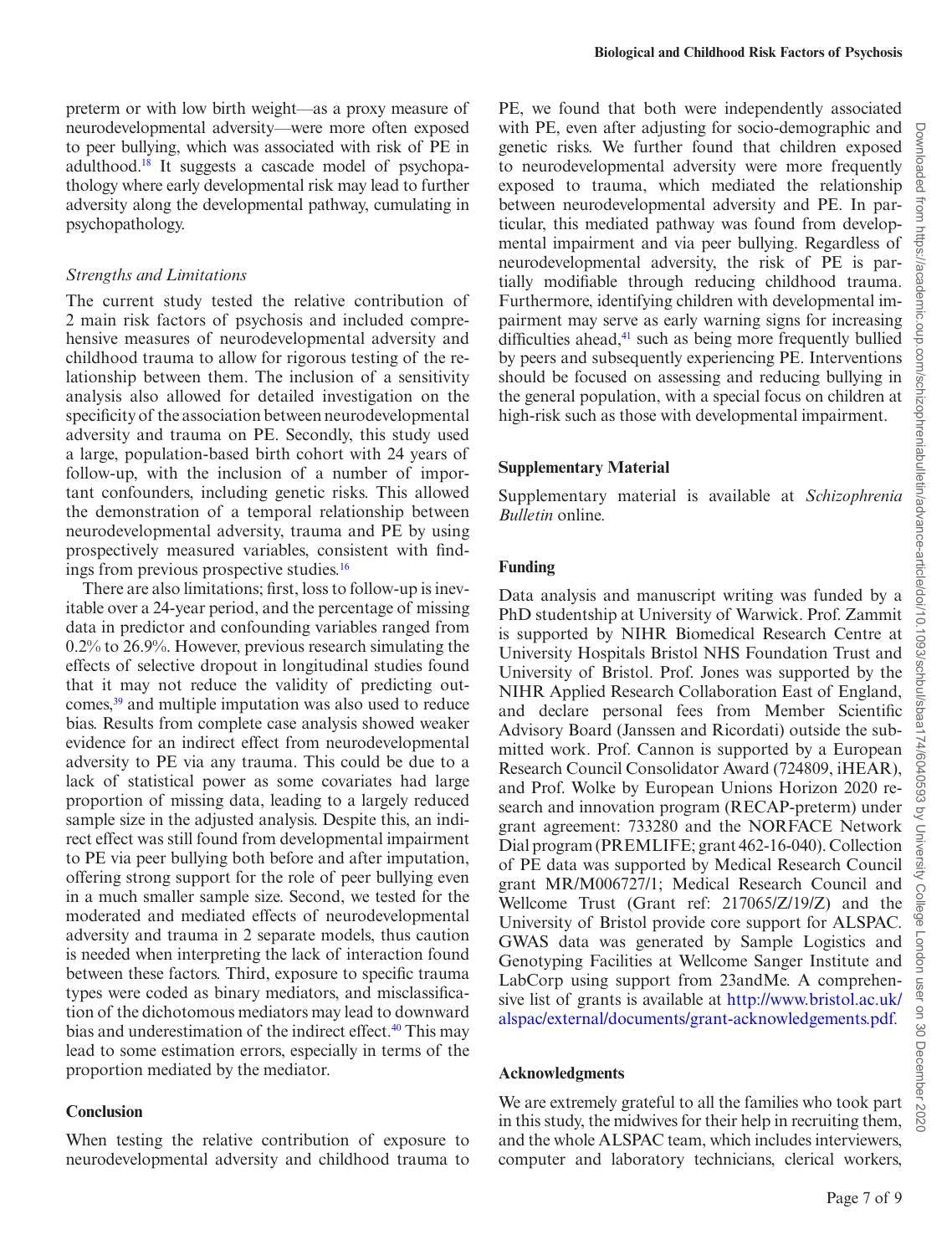research scientists, volunteers, managers, receptionists and nurses. The authors have declared that there are no conflicts of interest in relation to the subject of this study. This publication is the work of the authors and Ms Liu will serve as guarantor for the contents of this paper.

# **References**

- <span id="page-7-0"></span>1. McCutcheon RA, Reis Marques T, Howes OD. Schizophrenia—An Overview. *JAMA Psychiatry*. 2020;77:201–210. doi[:10.1001/jamapsychiatry.2019.3360](https://doi.org/10.1001/jamapsychiatry.2019.3360)
- <span id="page-7-1"></span>2. Murray RM, Lewis SW. Is schizophrenia a neurodevelopmental disorder? *Br Med J (Clin Res Ed).* 1987;295(6600):681–682.
- <span id="page-7-2"></span>3. Read J. Child abuse and psychosis: a literature review and implications for professional practice. *Prof Psychol Res Pr.* 1997;28(5):448–456. doi:[10.1037/0735-7028.28.5.448](https://doi.org/10.1037/0735-7028.28.5.448)
- <span id="page-7-3"></span>4. Murray RM, Fearon P. The developmental "risk factor" model of schizophrenia. *J Psychiatr Res.* 1999;33(6):497–499. doi[:10.1016/S0022-3956\(99\)00032-1](https://doi.org/10.1016/S0022-3956(99)00032-1)
- <span id="page-7-4"></span>5. Murray RM, O'Callaghan E, Castle DJ, Lewis SW. A neurodevelopmental approach to the classification of schizophrenia. *Schizophr Bull.* 1992;18(2):319–332.
- <span id="page-7-5"></span>6. De Peri L, Crescini A, Deste G, Fusar-Poli P, Sacchetti E, Vita A. Brain structural abnormalities at the onset of schizophrenia and bipolar disorder: a meta-analysis of controlled magnetic resonance imaging studies. *Curr Pharm Des.* 2012;18(4):486–494.
- <span id="page-7-6"></span>7. Nosarti C, Reichenberg A, Murray RM, et al. Preterm birth and psychiatric disorders in young adult life. *Arch Gen Psychiatry.* 2012;69(6):E1–E8.
- <span id="page-7-15"></span>8. Thomas K, Harrison G, Zammit S, et al. Association of measures of fetal and childhood growth with non-clinical psychotic symptoms in 12-year-olds: the ALSPAC cohort. *Br J Psychiatry.* 2009;194(6):521–526.
- <span id="page-7-7"></span>9. Davies C, Segre G, Estradé A, et al. Prenatal and perinatal risk and protective factors for psychosis: a systematic review and meta-analysis. *Lancet Psychiatry.* 2020;7(5):399–410.
- <span id="page-7-8"></span>10. Johnson S, Evans TA, Draper ES, et al. Neurodevelopmental outcomes following late and moderate prematurity: a population-based cohort study. *Arch Dis Child Fetal Neonatal Ed.* 2015;100(4):F301–F308.
- <span id="page-7-9"></span>11. Jones P, Rodgers B, Murray R, Marmot M. Child development risk factors for adult schizophrenia in the British 1946 birth cohort. *Lancet.* 1994;344(8934):1398–1402.
- <span id="page-7-10"></span>12. Dvir Y, Denietolis B, Frazier JA. Childhood trauma and psychosis. *Child Adolesc Psychiatr Clin N Am.* 2013;22(4):629–641.
- <span id="page-7-11"></span>13. Selten JP, van der Ven E, Rutten BP, Cantor-Graae E. The social defeat hypothesis of schizophrenia: an update. *Schizophr Bull.* 2013;39(6):1180–1186.
- <span id="page-7-12"></span>14. van Dam DS, van der Ven E, Velthorst E, Selten JP, Morgan C, Haan L de. Childhood bullying and the association with psychosis in non-clinical and clinical samples: a review and meta-analysis. *Psychol Med.* 2012;42(12):2463– 2474. doi:[10.1017/S0033291712000360](https://doi.org/10.1017/S0033291712000360)
- <span id="page-7-13"></span>15. Varese F, Smeets F, Drukker M, et al. Childhood adversities increase the risk of psychosis: a meta-analysis of patientcontrol, prospective- and cross-sectional cohort studies. *Schizophr Bull.* 2012;38(4):661–671.
- <span id="page-7-14"></span>16. Croft J, Heron J, Teufel C, et al. Association of trauma type, age of exposure, and frequency in childhood and adolescence with psychotic experiences in early adulthood. *JAMA Psychiatry.* 2018;76:79–86. doi:[10.1001/](https://doi.org/10.1001/jamapsychiatry.2018.3155) [jamapsychiatry.2018.3155](https://doi.org/10.1001/jamapsychiatry.2018.3155)
- 17. Murray RM, Bhavsar V, Tripoli G, Howes O. 30 Years on: how the neurodevelopmental hypothesis of schizophrenia morphed into the developmental risk factor model of psychosis. *Schizophr Bull.* 2017;43(6):1190–1196.
- 18. Liu Y, Mendonca M, Johnson S, et al. Testing the neurodevelopmental, trauma and developmental risk factor models of psychosis using a naturalistic experiment. *Psychol Med.* 2019;1–10. [doi:10.1017/S0033291719003349](https://doi.org/doi:10.1017/S0033291719003349)
- 19. Cook CR, Williams KR, Guerra NG, Kim TE, Sadek S. Predictors of bullying and victimization in childhood and adolescence: A meta-analytic investigation. *Sch Psychol Q*. 2010;25(2):65–83. doi:[10.1037/a0020149](https://doi.org/10.1037/a0020149)
- 20. Kelleher I, Cannon M. Psychotic-like experiences in the general population: characterizing a high-risk group for psychosis. *Psychol Med.* 2011;41(1):1–6.
- 21. Ursini G, Punzi G, Chen Q, et al. Convergence of placenta biology and genetic risk for schizophrenia. *Nat Med.* 2018;24(6):792–801.
- 22. Okano L, Ji Y, Riley AW, Wang X. Maternal psychosocial stress and children's ADHD diagnosis: a prospective birth cohort study. *J Psychosom Obst Gynecol.* 2019;40:217–225. [https://0-www-tandfonline-com.pugwash.lib.warwick.ac.uk/](https://0-www-tandfonline-com.pugwash.lib.warwick.ac.uk/doi/abs/10.1080/0167482X.2018.1468434) [doi/abs/10.1080/0167482X.2018.1468434](https://0-www-tandfonline-com.pugwash.lib.warwick.ac.uk/doi/abs/10.1080/0167482X.2018.1468434). Accessed July 15, 2020.
- 23. van Os J, Linscott RJ, Myin-Germeys I, Delespaul P, Krabbendam L. A systematic review and meta-analysis of the a continuum: evidence for a psychosis proneness–persistence–impairment model of psychotic disorder. *Psychol Med.* 2009;39(02):179. doi[:10.1017/S0033291708003814](https://doi.org/10.1017/S0033291708003814)
- 24. Boyd A, Golding J, Macleod J, et al. Cohort Profile: The "Children of the 90s"—the index offspring of the Avon Longitudinal Study of Parents and Children. *Int J Epidemiol.* 2013;42(1):111–127. doi:[10.1093/ije/dys064](https://doi.org/10.1093/ije/dys064)
- 25. Fraser A, Macdonald-Wallis C, Tilling K, et al. Cohort Profile: the Avon Longitudinal Study of Parents and Children: ALSPAC mothers cohort. *Int J Epidemiol.* 2013;42(1):97–110.
- 26. Northstone K, Lewcock M, Groom A, et al. The Avon Longitudinal Study of Parents and Children (ALSPAC): an update on the enrolled sample of index children in 2019. *Wellcome Open Res.* 2019;4:51.
- 27. Sullivan SA, Kounali D, Cannon M, et al. A populationbased cohort study examining the incidence and impact of psychotic experiences from childhood to adulthood, and prediction of psychotic disorder. *Am J Psychiatry.* 2020;177(4):308–317.
- 28. Zammit S, Kounali D, Cannon M, et al. Psychotic experiences and psychotic disorders at age 18 in relation to psychotic experiences at age 12 in a longitudinal population-based cohort study. *Am J Psychiatry.* 2013;170(7):742–750. doi:[10.1176/](https://doi.org/10.1176/appi.ajp.2013.12060768) [appi.ajp.2013.12060768](https://doi.org/10.1176/appi.ajp.2013.12060768)
- 29. Horwood J, Salvi G, Thomas K, et al. IQ and non-clinical psychotic symptoms in 12-year-olds: results from the ALSPAC birth cohort. *Br J Psychiatry.* 2008;193(3):185–191.
- 30. Wechsler D, Golombok S, Rust J. *Weschler Intelligence Scale for Children (3rd Edition) (WISC–III UK)*. San Antonio, TX: The Psychological Corporation; 1992.
- 31. Henderson SE, Sudgen DA. *The Movement Assessment Battery for Children.* Brace and Jovanovich, Sidcup, England: Psychological Corporation; 1992.
- 32. Taylor AE, Jones HJ, Sallis H, et al. Exploring the association of genetic factors with participation in the Avon Longitudinal Study of Parents and Children. *Int J Epidemiol.* 2018;47(4):1207–1216.